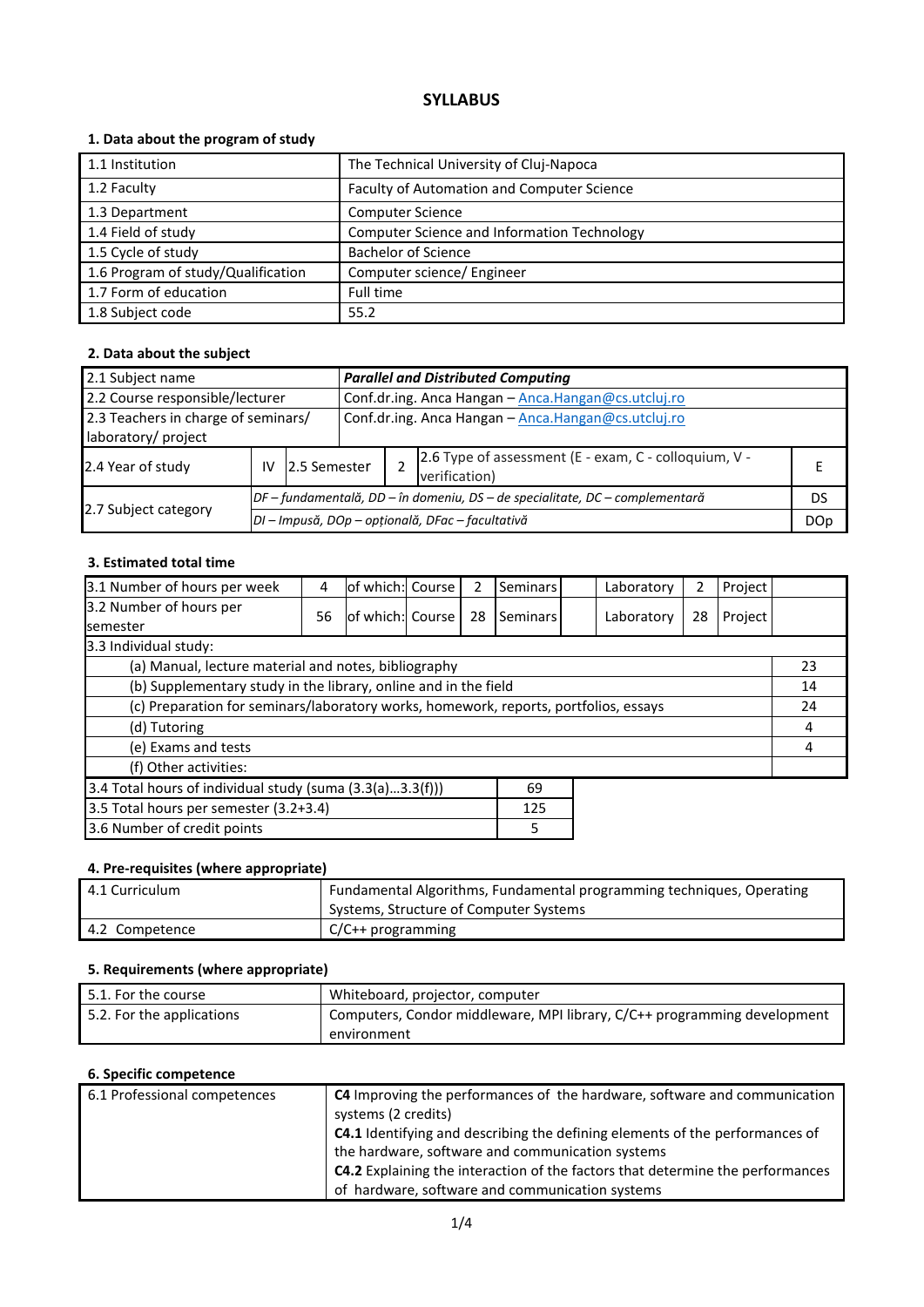|                       | C4.3 Applying fundamental methods and principles for increasing performance         |
|-----------------------|-------------------------------------------------------------------------------------|
|                       | of hardware, software and communication systems                                     |
|                       | C4.4 Choosing criteria and methods for performance evaluation of hardware,          |
|                       |                                                                                     |
|                       | software and communication systems                                                  |
|                       | C4.5 Developing professional solutions for hardware, software and                   |
|                       | communication systems based on performance optimization                             |
|                       |                                                                                     |
|                       | C5 Designing, managing the lifetime cycle, integrating and ensuring the             |
|                       |                                                                                     |
|                       | integrity of hardware, software and communication systems (3 credits)               |
|                       | <b>C5.1</b> Specifying the relevant criteria regarding the lifetime cycle, quality, |
|                       | security and computing system's interaction with the environment and human          |
|                       | operator                                                                            |
|                       | C5.2 Using interdisciplinary knowledge for adapting the computing system to         |
|                       | the specifc requirements of the application field                                   |
|                       |                                                                                     |
|                       | C5.3 Using fundamental principles and methods for security, reliability and         |
|                       | usability assurance of computing systems                                            |
|                       | C5.4 Adequate utilization of quality, safety and security standards in              |
|                       | information processing                                                              |
|                       | C5.5 Creating a project including the problem's identification and analysis, its    |
|                       | design and development, also proving an understanding of the basic quality          |
|                       |                                                                                     |
|                       | requirements                                                                        |
| 6.2 Cross competences | N/A                                                                                 |

# **7. Discipline objective (as results from the** *key competences gained***)**

| 7.1 General objective   | 1. Students become aware of differences and similarities between parallel and<br>distributed computing so the students understand the boundaries of both<br>domains. |
|-------------------------|----------------------------------------------------------------------------------------------------------------------------------------------------------------------|
|                         | 2. Students become familiar with the principles of designing parallel programs.                                                                                      |
|                         | 3. Students become familiar with the main classes of distributed algorithms.                                                                                         |
| 7.2 Specific objectives | Parallel algorithms performance and scalability.                                                                                                                     |
|                         | Parallel algorithms design.                                                                                                                                          |
|                         | Distributed algorithms: time synchronization, distributed mutual exclusion,                                                                                          |
|                         | causal ordering, leader election.                                                                                                                                    |

# **8. Contents**

| 8.1 Lectures                                                                                                                                                                                                                  | Hours          | Teaching methods                          | <b>Notes</b> |
|-------------------------------------------------------------------------------------------------------------------------------------------------------------------------------------------------------------------------------|----------------|-------------------------------------------|--------------|
| Introduction: goal, administrative issues, parallel vs distributed<br>computing.                                                                                                                                              | 2              |                                           |              |
| Parallel computing basics: computer architectures and<br>programming models.                                                                                                                                                  | 2              |                                           |              |
| Parallel algorithm design: parallelization process, data dependency.                                                                                                                                                          | 2              |                                           |              |
| Parallel algorithm design: case study - ocean simulation.                                                                                                                                                                     | 2              |                                           |              |
| Parallel algorithm design: decomposition and mapping techniques.                                                                                                                                                              | $\overline{2}$ |                                           |              |
| Improving the performance of parallel programs: load balancing<br>issues.                                                                                                                                                     | 2              | Interactive lectures<br>using PPT         |              |
| Improving the performance of parallel programs: serialization and<br>communication issues.                                                                                                                                    | $\mathfrak{p}$ | presentations and<br>exercises carried on |              |
| Workload-driven evaluation of parallel systems.                                                                                                                                                                               | 2              | on-site or on                             |              |
| Cache coherence in symmetric multiprocessors.                                                                                                                                                                                 | $\mathcal{P}$  | Microsoft Teams.                          |              |
| Parallel computing on distributed resources: Grid computing vs<br>Hadoop.                                                                                                                                                     | 2              |                                           |              |
| Time: physical clocks synchronization (Cristian algorithm, Berkeley<br>algorithm, Network Time Protocol), logical clocks (Scalar time,<br>Vector time, efficient implementation of vector clocks - Singhal-<br>Kshemkalyani). | 2              |                                           |              |
| Causal ordering: problem definition, Birman-Schiper-Stephenson,                                                                                                                                                               | 2              |                                           |              |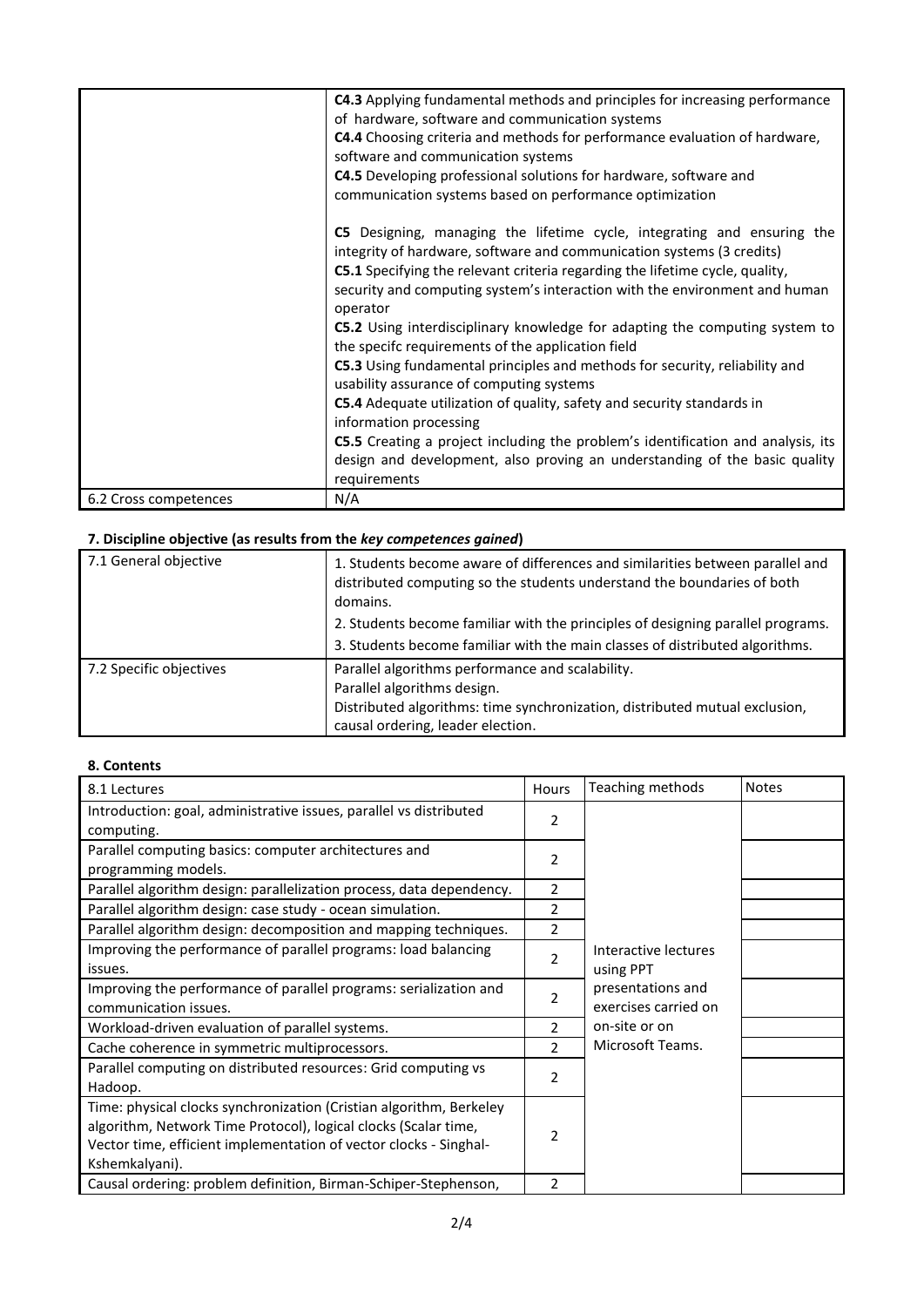| Schiper-Eggli-Sandoz.                                            |  |  |
|------------------------------------------------------------------|--|--|
| Leader election: problem definition, general networks (FloodMax, |  |  |
| OptFloodMax), synchronous / asynchronous ring (LeLann, Chang-    |  |  |
| Roberts, Hirschberg-Sinclair).                                   |  |  |
| Leader election: synchronous / asynchronous ring (Franklin,      |  |  |
| Peterson), anonymous ring (Itai-Rodeh).                          |  |  |
|                                                                  |  |  |

Bibliography

1. *Parallel and Distributed Computing - Lecture notes* **–** A. Hangan ,http://users.utcluj.ro/~ancapop/pdc.html

2. *Introduction to Distributed Systems* -Concepts and design. George Coulouris, Jean Dollimore and Tim Kindberg, Prentice Hall, ISBN 0201-619-180, 2005 si editia revizuită 2008

3. *Distributed computing : principles, algorithms and systems, M. Singhal, A Kshemkalyani,Cambridge Univesrity Press* 0521876346 , 2008

| 8.2 Applications - Seminars/Laboratory/Project                                         | Hours | Teaching methods           | <b>Notes</b> |
|----------------------------------------------------------------------------------------|-------|----------------------------|--------------|
| Introduction to grid computing                                                         | 2     |                            |              |
| Job execution in Condor (Part 1)                                                       | 2     |                            |              |
| Job execution in Condor (Part 2)                                                       | 2     |                            |              |
| Workflows in Condor. Assignment 1.                                                     | 2     |                            |              |
| Laboratory test 1. Introduction to MPI.                                                | 2     |                            |              |
| Point-to-point communication in MPI                                                    | 2     |                            |              |
| Collective communication in MPI. Assignment 2.                                         | 2     |                            |              |
| Advanced collective communication and groups in MPI.                                   | 2     |                            |              |
| Implementing matrix multiplication using Cannon's algorithm (Part<br>1). Assignment 3. | 2     | Problem based<br>approach. |              |
| Implementing matrix multiplication using Cannon's algorithm (Part<br>2)                | 2     |                            |              |
| Performance assessment of parallel programs. Shared memory<br>model. Assigment 4.      | 2     |                            |              |
| Performance assessment of parallel programs. Message passing<br>model.                 | 2     |                            |              |
| Assignment 4 evaluation of individual results and group discussion.                    | 2     |                            |              |
| Laboratory Test 2.                                                                     | 2     |                            |              |

Bibliography

- *1. Anca Hangan, Anca Rarau, Catalin Sipos, "Parallel and Distributed Computing", 2009, UTPRESS, ISBN: 978-973- 662-484-1*
- 2. *Introduction to Parallel Computing*, V.Kumar, A. Grama, A. Gupta, G. Karypis, Benjamin-Cummings, ISBN 0-201-6486

3. *Programming on parallel machines* - GPU, multicore and clusters,N. Mathloff, Universityof California Davis, 2016 , http://heather.cs.ucdavis.edu/~matloff/158/PLN/ParProcBook.pdf

*\* Se vor preciza, după caz: tematica seminariilor, lucrările de laborator, tematica și etapele proiectului.*

#### **9. Bridging course contents with the expectations of the representatives of the community, professional associations and employers in the field**

As Cluj software workforce market gets more sophisticated, having solid knowledge of how to develop parallel programs and mastering the distributed computing are qualities that software companies look for.

#### **10. Evaluation**

| Activity type | Assessment criteria                                                                                        | Assessment methods                                                                                                                                    | Weight in the<br>final grade |
|---------------|------------------------------------------------------------------------------------------------------------|-------------------------------------------------------------------------------------------------------------------------------------------------------|------------------------------|
| Course        | Formal assessment to test theoretical<br>knowledge and problem solving skills.<br>Attendance and activity. | Assignments, written exam (if<br>activities are carried on on-site),<br>online test and oral examination<br>(if activities are carried on<br>online). | 60%                          |
| Seminar       |                                                                                                            |                                                                                                                                                       |                              |
| Laboratory    | Formal assessment to test practical skills<br>for designing parallel and distributed                       | Assignments and tests (using<br>Moodle).                                                                                                              | 40%                          |